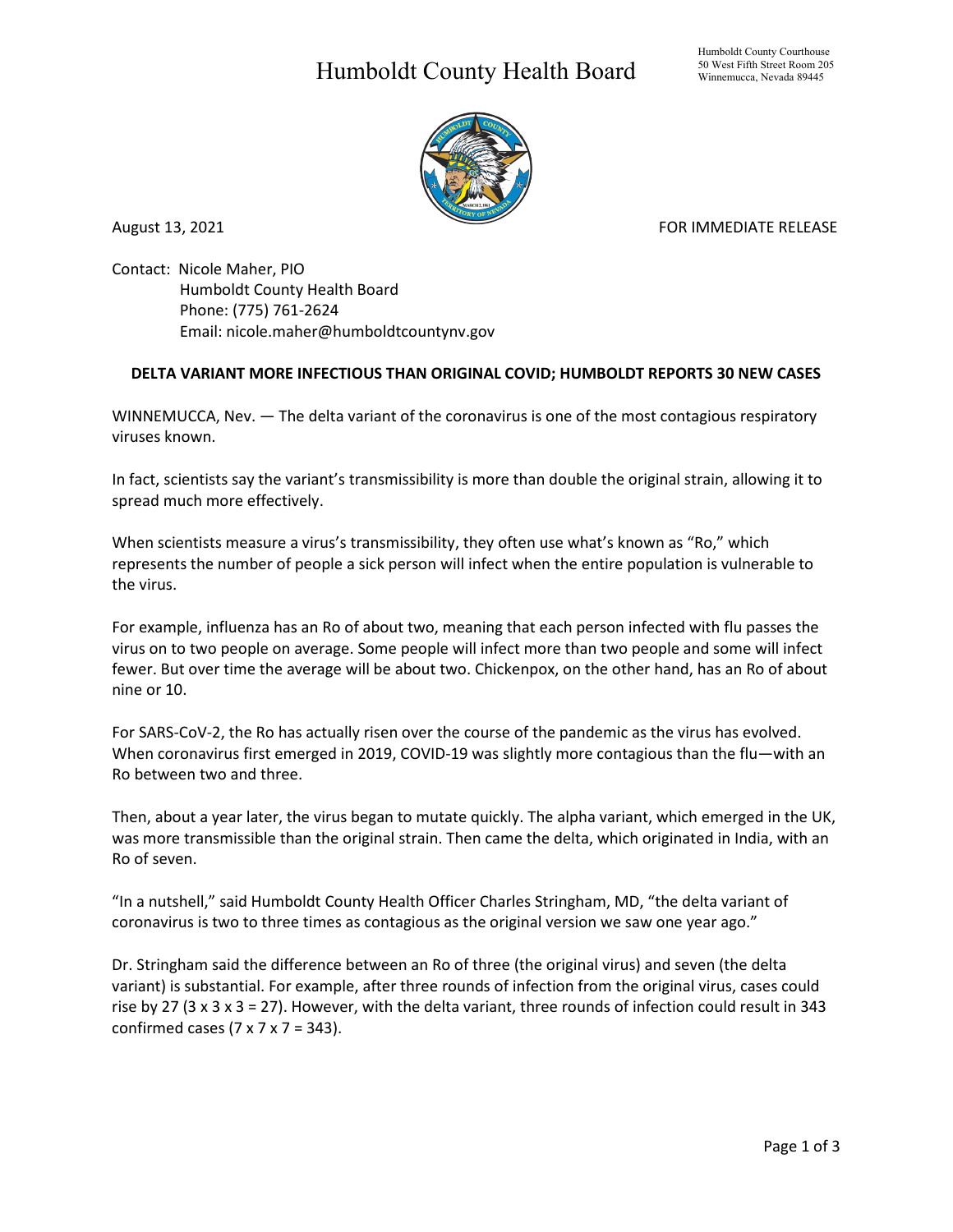"The message we all need to take from this is that this variant is highly infectious," he said. "Anyone who chooses not to get vaccinated is placing themselves, their families and associates at high risk of getting infected by the delta variant."

Humboldt County has been notified of 30 more positive cases of COVID-19, raising the overall cumulative total to 1306. In all, the county has 1245 recovered and 47 active cases. One local person was hospitalized and released during the week; no COVID-19 patients remain hospitalized. In all, 14 county residents have died.

Based on available information, close contacts of the newest Humboldt County cases are being notified and are following self-isolation procedures to prevent community spread of the virus.

| Case # | <b>Gender</b> | <b>Age Range</b> | <b>Contact</b>      | <b>Status</b>         |
|--------|---------------|------------------|---------------------|-----------------------|
| 1306   | Man           | 20s              | Under investigation | Self-isolating        |
| 1305   | Woman         | 30 <sub>s</sub>  | Under investigation | Self-isolating        |
| 1304   | Woman         | 30 <sub>s</sub>  | Under investigation | Self-isolating        |
| 1303   | Man           | 30 <sub>s</sub>  | Under investigation | Self-isolating        |
| 1302   | Male          | Child            | Under investigation | Self-isolating        |
| 1301   | Female        | Teen             | Under investigation | Self-isolating        |
| 1300   | Male          | Child            | Under investigation | Self-isolating        |
| 1299   | Woman         | 30 <sub>s</sub>  | Under investigation | Self-isolating        |
| 1298   | Man           | 30 <sub>s</sub>  | Under investigation | Self-isolating        |
| 1297   | Woman         | 30 <sub>s</sub>  | Under investigation | Self-isolating        |
| 1296   | Woman         | 70s              | Under investigation | Self-isolating        |
| 1295   | Woman         | 30 <sub>s</sub>  | Under investigation | Self-isolating        |
| 1294   | Man           | 30 <sub>s</sub>  | Under investigation | Self-isolating        |
| 1293   | Man           | 40s              | Under investigation | Self-isolating        |
| 1292   | Man           | 80s              | Under investigation | Self-isolating        |
| 1291   | Woman         | 40s              | Under investigation | Self-isolating        |
| 1290   | Woman         | 70s              | Under investigation | Self-isolating        |
| 1289   | Man           | 30 <sub>s</sub>  | Under investigation | Self-isolating        |
| 1288   | Woman         | 30 <sub>s</sub>  | Under investigation | Self-isolating        |
| 1287   | Woman         | 30 <sub>s</sub>  | Under investigation | Self-isolating        |
| 1286   | Man           | 40s              | Under investigation | Self-isolating        |
| 1285   | Man           | 40s              | Under investigation | Self-isolating        |
| 1284   | Female        | Teen             | Under investigation | Self-isolating        |
| 1283   | Woman         | 50s              | Under investigation | Self-isolating        |
| 1282   | Man           | 50s              | Under investigation | Self-isolating        |
| 1281   | Man           | 50s              | Under investigation | Self-isolating        |
| 1280   | Woman         | 70s              | Under investigation | *Past Hospitalization |
| 1279   | Woman         | 80s              | Under investigation | Self-isolating        |
| 1278   | Man           | 70s              | Under investigation | Self-isolating        |
| 1277   | Man           | 40s              | Under investigation | Self-isolating        |

Brief summary information of Humboldt County's latest cases follows: